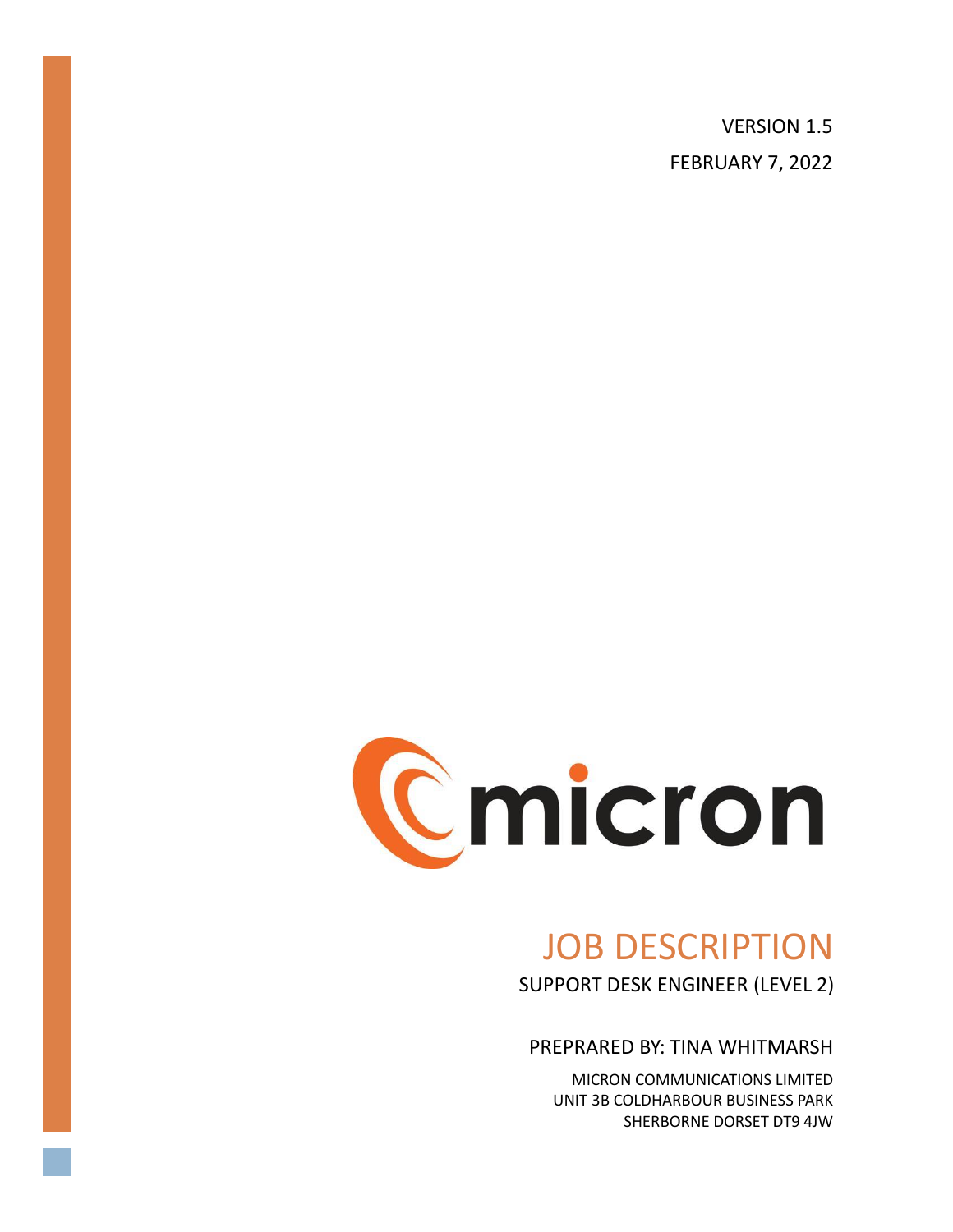| Title:             | Support Desk Engineer (Level 2) |
|--------------------|---------------------------------|
| <b>Reports to:</b> | Support Desk Team Leader        |
| <b>Escalation:</b> | <b>Head of Support</b>          |

## PURPOSE OF JOB ROLE:

As a Support Desk Engineer, you will be the first point of contact for customers with technical issues via phone and email. Focusing on tier 2 cases, providing effective and remote support service for customers whilst always delivering excellent customer service.

For more complex technical issues you will be responsible for assigning the cases to the relevant level for one of the team members to respond too, ensuring clear and accurate notes are recorded in Salesforce.

Working collectively with the Support Desk team to ensure SLAs are achieved and maintained.

### KEY ACCOUNTABILITIES

Below, are a list of activities/duties generally involved in the role. The list is non exhaustive, and the employee will from time to time be asked to fulfil other duties as directed by the Management Team.

- Answer incoming calls promptly and log support cases in Salesforce
- Maximum number of cases in queue is 7
- Take ownership of tier 2 cases, providing telephone/remote assistance in resolving cases prioritising and escalating as necessary
- Provide support in the following areas: IT, WIFI and Connectivity
- Ensure cases are picked up within milestones and customer is kept up to date in line with the customer journey and SLAs
- Escalate cases that need advanced support or customer care
- Take part in pre-configuration of small projects
- Ensure proactive monitoring alerts received via Ninja RMM are actioned under cases
- Carry our regular pro-active checks
- Ensure Salesforce is up to date with case tracking information and customers are updated regularly
- Ensure customer documentation is kept up to date
- Provide support and guidance to Level 1 Support Desk Engineers and Apprentices
- Be a reliable part of the out of hours rota for engineer cover
- Adhere to company processes and policies
- Liaise with third party software/hardware suppliers or maintenance suppliers where necessary
- Assist within the team to achieve group targets and ensure a high level of customer service is upheld
- Achieve own KPI's and milestones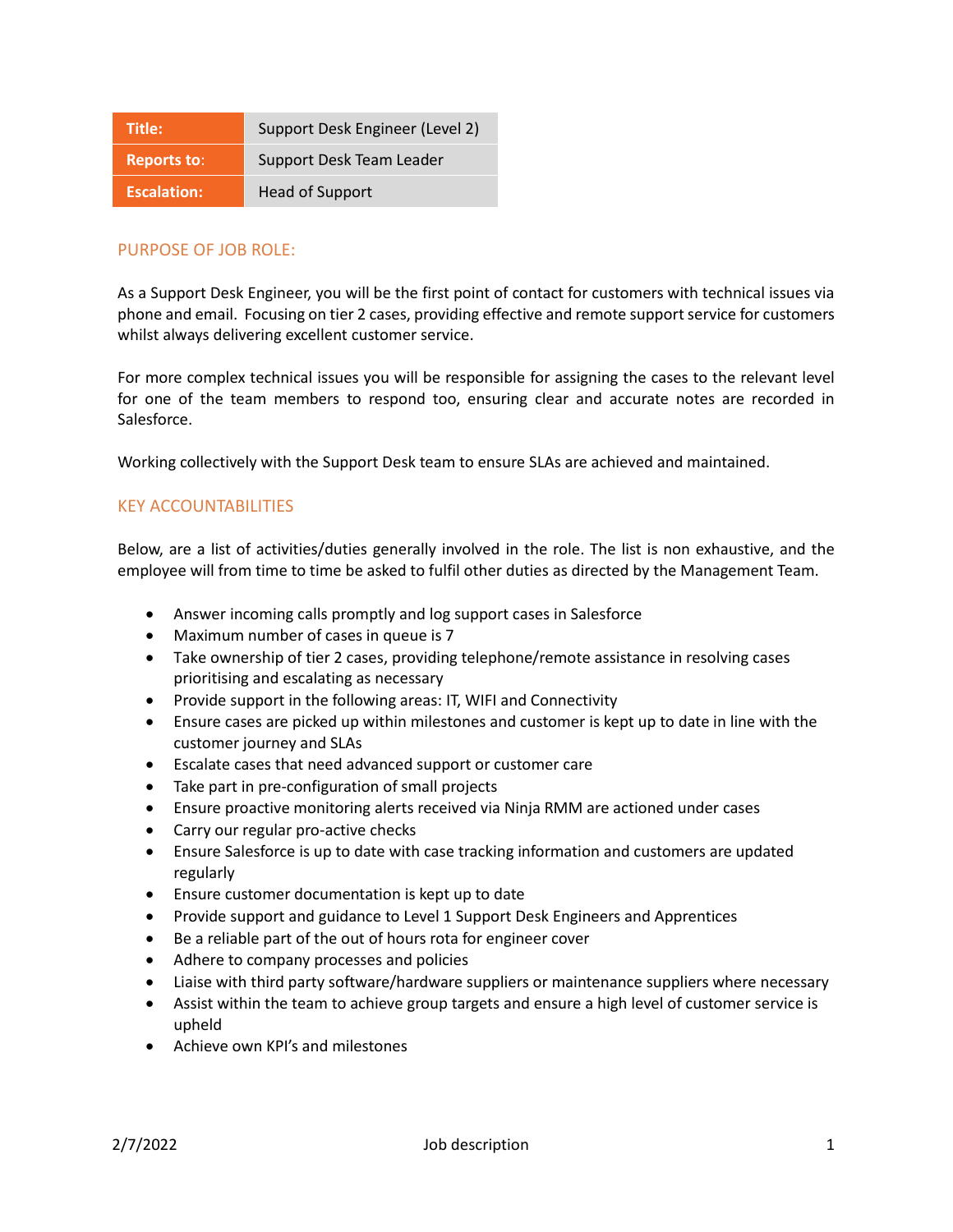## QUALIFICATIONS & EXPERIENCE

- Minimum 2 years' experience in a similar role
- Achieved the Infrastructure Technician Level 3
- CompTIA A+ level 1 & 2 advantage
- Experience in supporting IT and Wi-Fi technologies
- Experience in Cisco IOS, configuring Cisco network equipment
- Working knowledge of Microsoft operating systems
- Have a solid understanding of how networks operate including experience in IPv4, routing and subnets
- Customer service experience

### SKILLS & BEHAVIOURS

- Ability to communicate effectively in a variety of situations
- A thorough and organised approach
- Proactive & self-motivated
- Ability to work independently and to take responsibility
- Supportive and helpful team member
- Ability to work with a range of internal and external people
- Maintain productive, professional, and secure working environment
- Punctual and reliable

#### WORKING HOURS

Core office hours are 8.30am to 5.30pm Monday to Thursday and 8.30am to 5.00pm Friday. The Support Desk operates an early and a late working pattern in addition to the core hours this is:

• Early 7.30am to 4.30pm Monday to Thursday and 7.30am to 4.00pm on Friday

## TRAINING

We will support individuals to maintain their technical knowledge required for them to fulfil the requirements of their role, this will be a combination of internal training, suppliers training and the scope to include professional training courses subject to approval / budget.

Training needs will be identified through 1 to 1's, annual reviews and development plans, this is not limited to technical knowledge it will include; customer service, soft skills and managerial, these will be discussed and agreed with the Directors and HR.